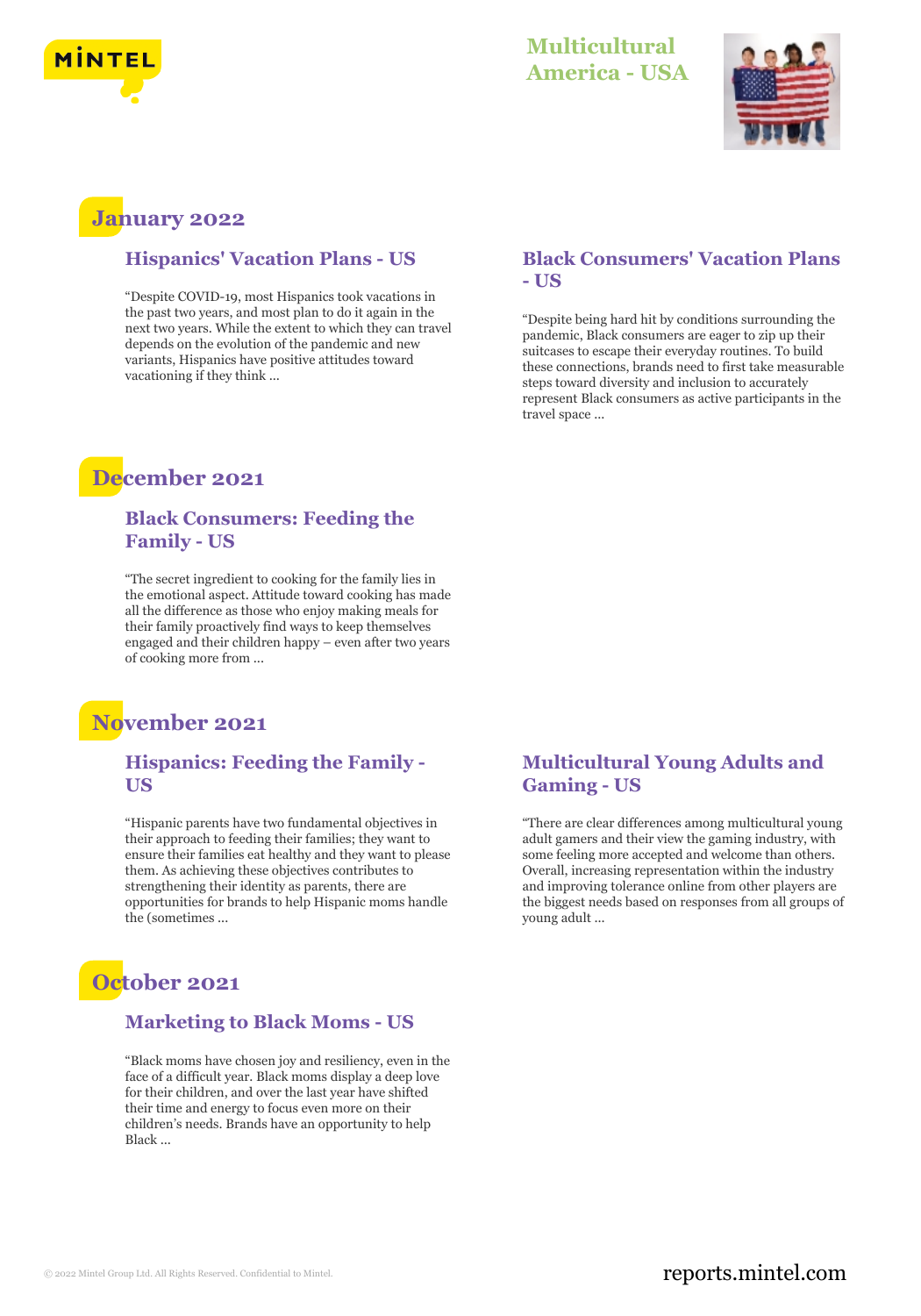



# **September 2021**

#### **Marketing to Hispanic Moms - US**

"Hispanic moms love their families dearly, but having them 24/7 during the pandemic was taxing as normal activities such as entertaining younger children, helping older children with school work and managing finances became more challenging. Still, most Hispanic moms adjusted and created new habits; staying focused on the positives ...

# **August 2021**

### **Multicultural Young Adults and Social Activism - US**

"Social activism in the US has been rapidly increasing since the beginning of 2020, and the role of multicultural young adults in the growing social movements is undeniable. Brands looking to engage multicultural young adults must understand their audience's outlook on social activism as participation in activism and top social ...



### **Marketing to Black Millennials - US**

"Black Millennials have been impacted by the pandemic more negatively than their peers. Some have suffered financial setbacks and many have lost loved ones due to COVID-19. As a result, it will take these consumers a bit longer to reach a post-pandemic 'next normal.' Brands can support these consumers ...

#### **Marketing to Hispanic Millennials - US**

"Hispanic Millennials feel that their best days are yet to come. While the pandemic impacted their lifestyles and finances, Hispanic Millennials are optimistic about their financial future. As they move forward, they have positive attitudes toward marketing and are open to listening to what brands have to say. As Hispanic ...



## **Multicultural Young Adults' Attitudes toward Advertising - US**

"Multicultural young adults are avid consumers of media who believe that ads matter – even though they rarely see themselves or their communities accurately depicted in them. This dichotomy creates a real opportunity for marketers to invest in truly understanding this audience in all its racial, cultural and economic diversity ...

#### **Consumers and the Economic Outlook - US**

"The current economic climate of the US has the country primed for further growth over the course of the next few years. The nation is reopening, vaccination rates are increasing, and consumer sentiments are exceedingly positive. With unemployment rates continuing to improve and the economy rapidly growing, many consumers have ...

#### **Black Consumers: Leisure & Entertainment - US**

"After a difficult year with the pandemic and social justice tragedies, the Black community will take some time to recover and heal. Leisure and entertainment can play an important part in this process, with digital entertainment and streaming receiving a significant boost during lockdowns. However, the Black community is likely ...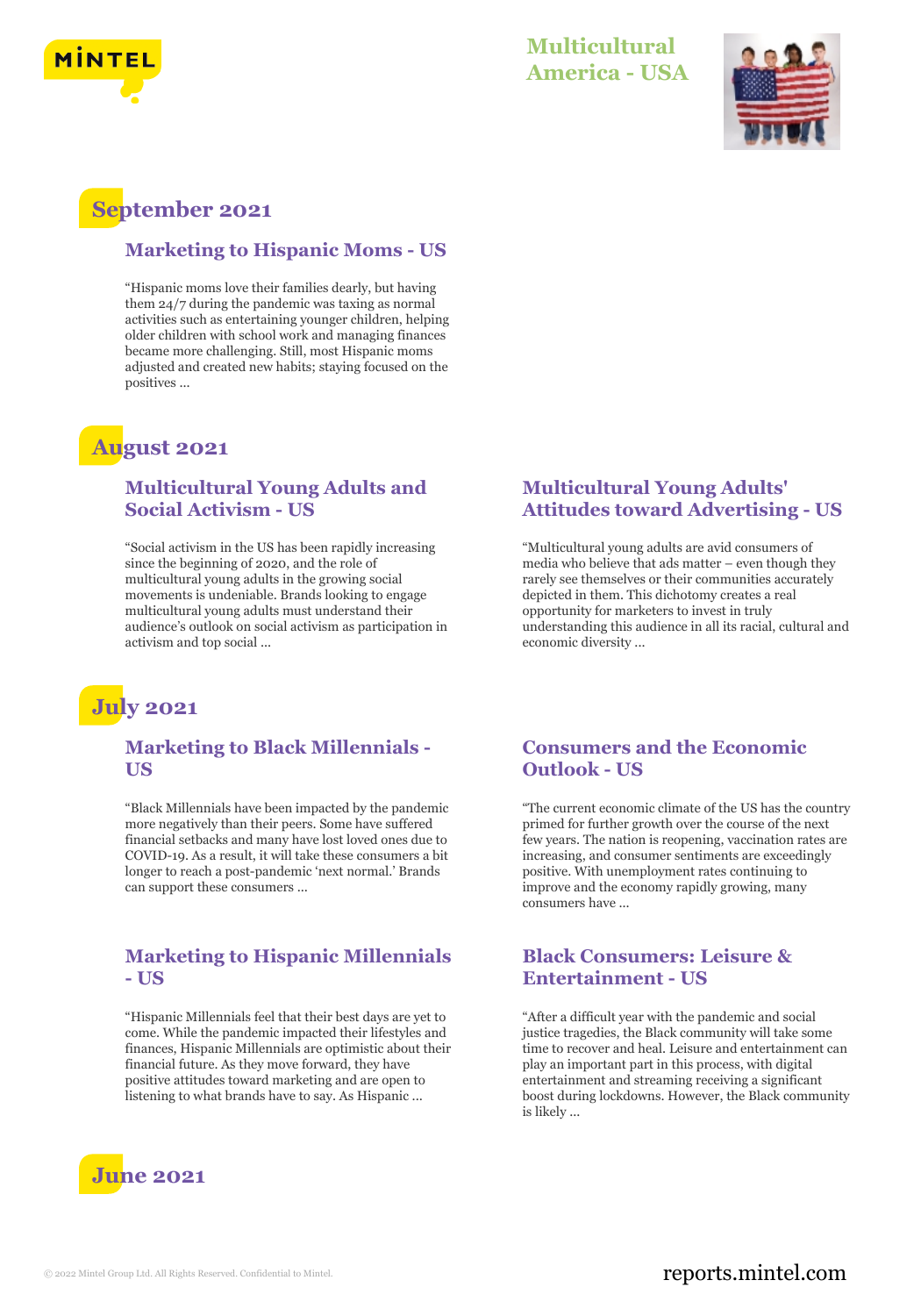



## **Hispanics: Leisure & Entertainment - US**

"COVID-19 dramatically reshaped Hispanics' leisure priorities. As they spent more time at home, most Hispanics adapted and became pleased with their lifestyles, but some undeniably feel they are missing out on life. Those who are satisfied are more likely to think they have the resources (ie, time and money) to ...

# **May 2021**

## **Black Consumers: Online Shopping Behaviors - US**

"Despite historic barriers in economic opportunity and digital access, many Black consumers are eager and enthusiastic online shoppers. Yet, they still do not shop online at rates as high as the population overall, even though the gap is shrinking. In order to gain further traction from this important audience, retailers ...

## **Black Consumers: Non-alcoholic Beverages - CSDs & Juice/Juice Drinks - US**

"Black consumers are not willing to give up the beverages they like. However, they are interested in trying new beverages and new flavors – as long as they come with an element of the familiar (eg flavor blends). Because they are interested in exploring new drinks and are also focused ...

# **April 2021**

## **Black Consumers: Digital Trends & Impact of COVID-19 One Year Later - US**

"Black consumers are enthusiastic adopters of digital technology and this remained true even throughout the incredible difficulties of the pandemic. Many became more dependent on technology during this time and spent more on upgrading their services and hardware. Going forward, Black consumers will remain an important audience for tech products ...



## **Hispanics: Online Shopping Behaviors - US**

"For brands to excel in selling online to Hispanics, it is critical that they make their abstract offering more tangible. They can achieve that by proactively reaching out to Hispanic online shoppers. Hispanics want to engage with brands; they want to learn about their products, and they want brands to ...

## **Hispanics: Digital Trends & Impact of COVID-19 One Year Later - US**

"The COVID-19 pandemic expanded the base of Hispanics relying on technology more than ever before, creating opportunities for increasing engagement and electronic products upgrades. Hispanic Millennials lead the way embracing tech innovation, but older Hispanics should follow soon as they are learning to get the most out of their current ...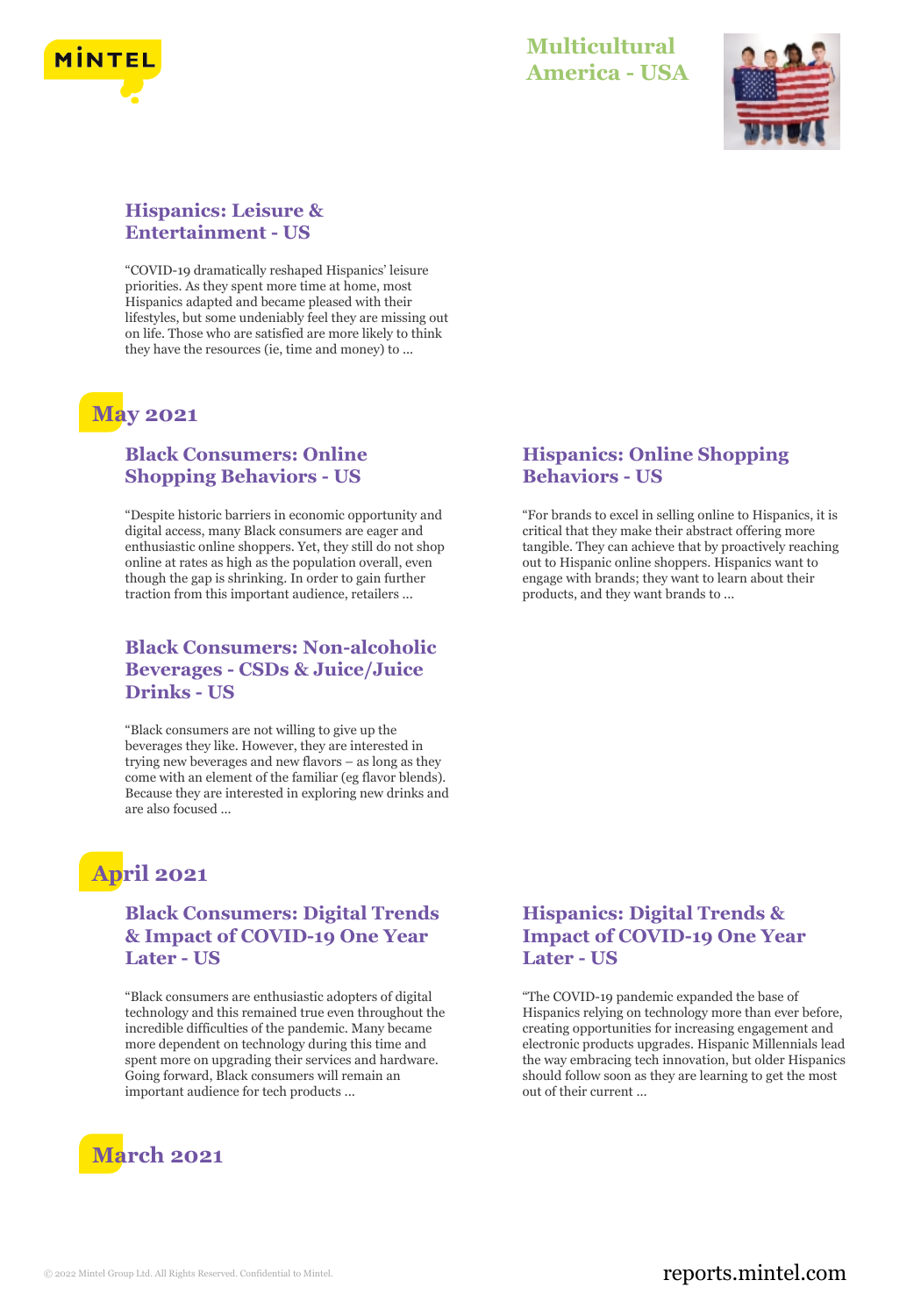



## **Hispanics: Non-alcoholic Beverages - CSDs & Juice/Juice Drinks - US**

"While COVID-19 didn't prompt Hispanics to prioritize spending on non-alcoholic beverages, its impact on their day-to-day lives drove increased purchases as more time at home created more drinking occasions. Because occasion matters much more to Hispanics than wellness/BFY/functional claims, marketers may benefit from focusing their efforts on understanding ...

### **Consumers and the Economic Outlook - US**

"Despite COVID-19 putting a dent in consumers' finances and morale, many still remain hopeful on their financial situation going forward. A recovering US economy, rallied by the availability of a vaccine, has instilled optimism in many consumers during tumultuous times. In spite of that, how well this recovery can be ...

# **February 2021**

#### **Hispanics: Snacking Trends - US**

"The pandemic created an environment conducive to snacking. Hispanics embrace variety in snacking; however, they aren't necessarily following general market trends. Cultural differences drive their interest in Latin American brands and flavor selection. Hispanics are showing more positive attitudes toward snacking and they are looking for justification for snacking in ...

### **Black Consumers: Approach to Health & Wellness - US**

"Black consumers recognize the importance of living a healthy lifestyle and seek information to maintain or improve their physical and mental wellbeing. This group regularly engages their personal physician for information and treatment options; however, most do not believe that available healthcare information is relevant to their needs, which sows ...



## **Black Consumers: Snacking Trends - US**

"Some Black consumers choose snacks to satisfy their hunger, while others see snacks as a guilty pleasure to soothe negative emotions while they reach for indulgent and tasty finger food. Most Black consumers want healthier snacks that also taste good, and brands whose products include fresh ingredients may entice this ...

### **Diversity and Inclusivity in Beauty - US**

"Diversity in beauty is not a marketing tactic – it's an essential practice and must be a key area of focus among every beauty brand on the market today. It requires a strong commitment from brands to listen and collaborate with members of underserved groups to ensure successful and meaningful ...